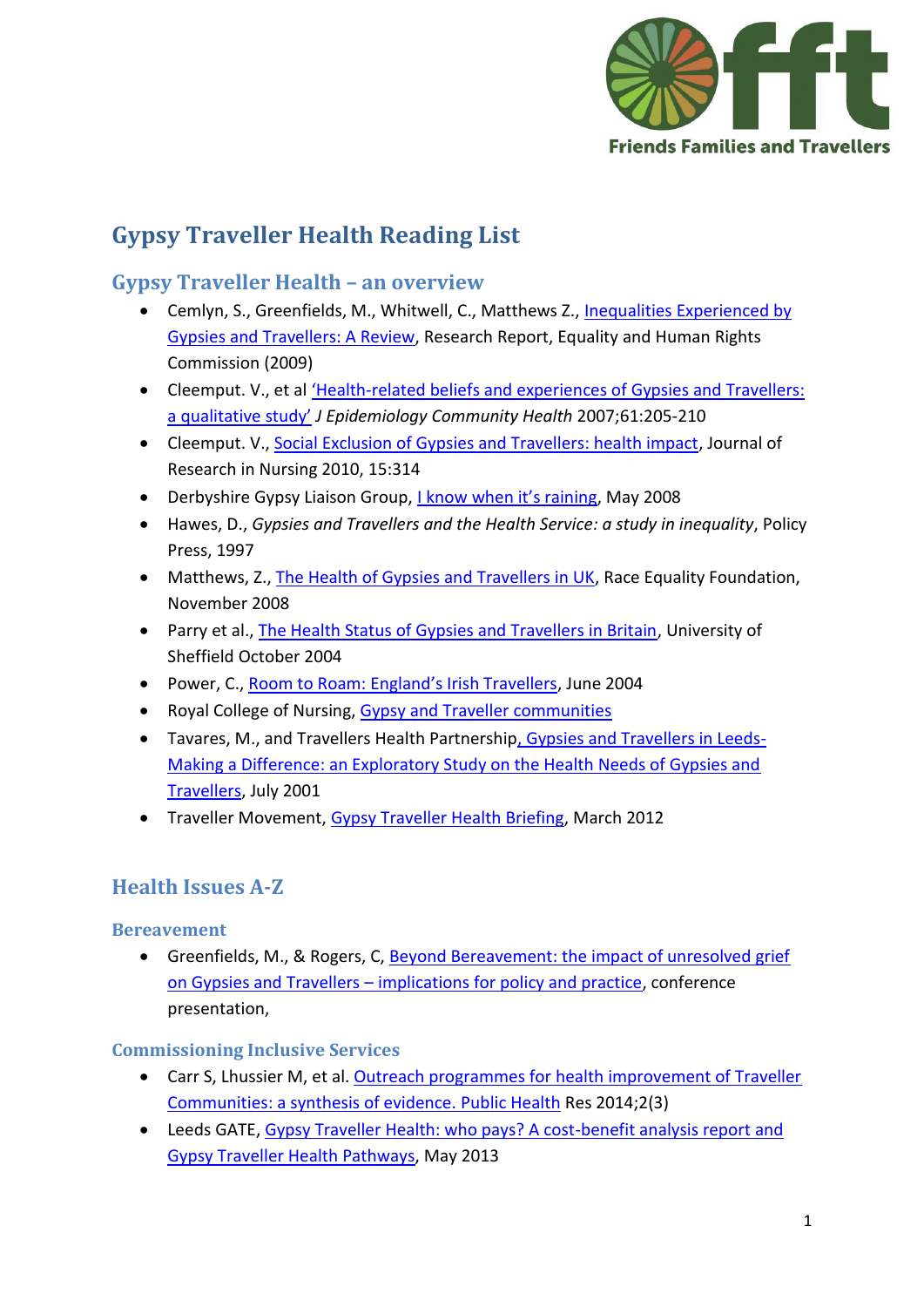- RCGP, Improving access to health care for Gypsies and Travellers, sex workers and vulnerable migrants, 2004
- Inclusion Health, Commissioning Inclusive Services: Practical steps towards inclusive [JSNAs, JHWSs and commissioning for Gypsies, Travellers and Roma, homeless](https://www.gov.uk/government/uploads/system/uploads/attachment_data/file/287787/JSNA_and_JHWS_guide_-_FINAL.pdf)  [people, sex workers and vulnerable migrants,](https://www.gov.uk/government/uploads/system/uploads/attachment_data/file/287787/JSNA_and_JHWS_guide_-_FINAL.pdf) 2014
- Inclusion Health, Hidden Needs: Identifying Key Vulnerable Groups in Data [Collections:](https://www.gov.uk/government/uploads/system/uploads/attachment_data/file/287805/vulnerable_groups_data_collections.pdf) Vulnerable Migrants, Gypsies and Travellers, Homeless People, and Sex Workers, Peter J Aspinall, Centre for Health Services Studies, University of Kent, 2014
- Inclusion Health, Promising Practice: Enabling better access to primary care for vulnerable populations – [examples of good local practice,](https://www.gov.uk/government/uploads/system/uploads/attachment_data/file/307376/Promising_Practice.pdf) Department of Health April 2014

# **Cultural Awareness**

- Francis, Gill., [Developing the cultural competence of](http://www.qni.org.uk/docs/Gill%20Francis%20Cultural%20Competence%20Gypsy%20Traveller%20MS%20Project%20Report%202010.pdf) health professionals working [with Gypsy Travellers,](http://www.qni.org.uk/docs/Gill%20Francis%20Cultural%20Competence%20Gypsy%20Traveller%20MS%20Project%20Report%202010.pdf) Department of Health, 2010
- Francis, Gill., [Traveller Voices FAQs on the Cultural Identity and Health Needs of](http://www.leedsgate.co.uk/wp-content/uploads/2011/09/MSA-Traveller-booklet.pdf)  [Gypsy Travellers,](http://www.leedsgate.co.uk/wp-content/uploads/2011/09/MSA-Traveller-booklet.pdf) Department of Health, 2010
- Institute for Health Visiting, ['Good practice points for Health Visitors: Working wi](http://www.ihv.org.uk/uploads/02%20MG_Traveller%20Families.pdf)th [Traveller and Gypsy Families'](http://www.ihv.org.uk/uploads/02%20MG_Traveller%20Families.pdf) 2014
- Leeds GATE[, How to Engage with Gypsies and Travellers as part of your work,](http://www.paveepoint.ie/tempsite3/wp-content/uploads/2013/11/Providing-Effective-Health-Services-to-Travellers.pdf) 2012
- MECOPP, Two Sides of the Same Story: understanding the barriers faced by Gypsy [Traveller communities,](http://www.mecopp.org.uk/resources-two_sides_of_the_same_story.php?section_id=338) 2014
- Pavee Point, [Providing Effective Health Services to Travellers](http://www.paveepoint.ie/tempsite3/wp-content/uploads/2013/11/Providing-Effective-Health-Services-to-Travellers.pdf)  A Guide Irish [Travellers Community,](http://www.paveepoint.ie/tempsite3/wp-content/uploads/2013/11/Providing-Effective-Health-Services-to-Travellers.pdf) 2013
- RCGP, [Working with Vulnerable Groups: a Clinical Handbook for GPs,](http://www.rcgp.org.uk/shop/books/medical-disciplines/social-and-cultural-medicine/working-with-vulnerable-groups.aspx) see chapter 4'Caring for Travelling communities in primary care' pp. 57-70

# **Diabetes**

- Greenfields, M., ['Falling By the Wayside'](http://www.diabetes.org.uk/Documents/Professionals/Referenced%20Gypsies%20and%20Travellers%20feature%20-%20Update%20Winter%2009.pdf), Diabetes Update, Winter 2009
- Greenfields, M., ['It's a sweet life travelling: meeting the healthcare needs of](http://www.thejournalofdiabetesnursing.co.uk/media/content/_master/3740/files/pdf/jdn18-5-193-8.pdf)  [Travellers with diabetes'](http://www.thejournalofdiabetesnursing.co.uk/media/content/_master/3740/files/pdf/jdn18-5-193-8.pdf) Journal of Diabetes Nursing 18:193-8

# **Domestic Violence**

- Morrison, K., Leeds Gate, [One Punch Kills,](http://www.leedsgate.co.uk/one-punch-kills/) 2008
- Pavee Point, [Does someone close to you make you feel scared or afraid?,](http://www.paveepoint.ie/tempsite3/wp-content/uploads/2014/02/Young-Traveller-Women-ENGLISH.pdf) 2013
- Pavee Point, [Good Practice Guidelines for Services Working with Traveller Women](http://www.paveepoint.ie/tempsite3/wp-content/uploads/2013/11/VAW-Best-Practice-Guidelines-for-Service-Providers.pdf)  [Experiencing Domestic Abuse,](http://www.paveepoint.ie/tempsite3/wp-content/uploads/2013/11/VAW-Best-Practice-Guidelines-for-Service-Providers.pdf) 2011
- South East Wales Women's Aid Consortium, Domestic Abuse and Inequality, Gypsy [Traveller Women,](http://www.equalityhumanrights.com/sites/default/files/documents/Wales/domestic_abuse_and_gypsy_travellers.pdf) October 2010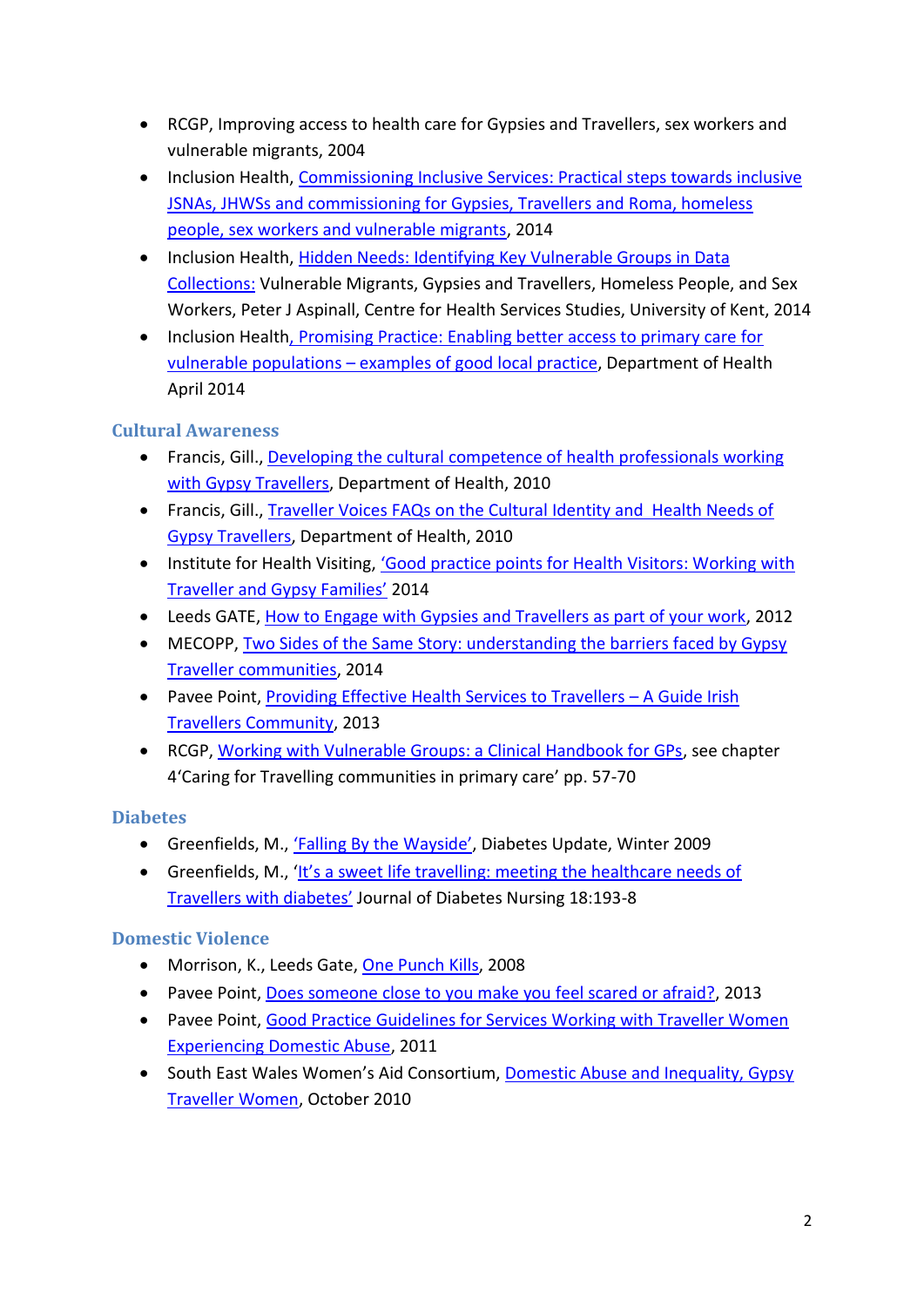#### **Drugs & Alcohol**

 National Advisory Committee on Drugs, [Illicit Drug Use Travellers: an overview of the](•%09http:/www.paveepoint.ie/tempsite3/wp-content/uploads/2013/10/NCAD-Illicit-Drug-Use-Travellers.pdf)  [nature and extent of illicit drug use amongst the Traveller community: an](•%09http:/www.paveepoint.ie/tempsite3/wp-content/uploads/2013/10/NCAD-Illicit-Drug-Use-Travellers.pdf)  [exploratory study,](•%09http:/www.paveepoint.ie/tempsite3/wp-content/uploads/2013/10/NCAD-Illicit-Drug-Use-Travellers.pdf) 2006

# **Inclusive Joint Strategic Needs Assessments**

- Greenfields, M., & Lowe, L., [Bath and North East Somerset Gypsy, Traveller, Boater,](http://bucks.ac.uk/content/documents/Research/INSTAL/703398/B_NES_Health_Study_Report_FINAL_(Full_report_Inc_Appendices).pdf)  [Showman and Roma Health Survey,](http://bucks.ac.uk/content/documents/Research/INSTAL/703398/B_NES_Health_Study_Report_FINAL_(Full_report_Inc_Appendices).pdf) 2012-2013, A report prepared for Bath and North East Somerset Health Authority, March 2013
- Kent [Gypsy, Roma, Traveller JSNA,](http://www.kmpho.nhs.uk/jsna/gypsyromatraveller/) 2013-2014
- OPM, [Health and social care needs of Gypsies and Travellers in West Sussex,](http://www.westsussex.nhs.uk/domains/westsussex.nhs.uk/local/media/publications/Health-professionals/8031_Gypsies__Travellers_report_FINAL_Oct_10.pdf) October 2010

# **Maternity & Childhood health**

- Dar, O., et al, ['Mapping the Gypsy Traveller community in England: what we know](http://www.ncbi.nlm.nih.gov/pubmed/23695702)  [about their health service provision and childhood immunization uptake'](http://www.ncbi.nlm.nih.gov/pubmed/23695702), Journal of Public Health, Vol 35, No.33, pp.404-412
- Durward, L., 'Traveller Mothers Traveller Mothers and Babies: Who Cares for Their Health?" Maternity Alliance, London 1990
- Feder, G., [Traveller Gypsies and Primary Care,](http://www.ncbi.nlm.nih.gov/pmc/articles/PMC1712126/) J R Coll Gen Pract. Oct 1989; 39(327): 425–429.
- Condon, L., & Salmon., D, 'You likes your way, we got our own way': Gypsies and [Travellers' views on infant feeding and professional](http://www.ncbi.nlm.nih.gov/pubmed/24890123) support' , Health Expectations, 2014

# **Mental Health**

- Bristol Mind, Do Gypsies, Travellers and Showmen get the support they need with [stress, depression](•%09http:/www.bristolmind.org.uk/files/docs/research/gypsy-traveller-research-summary.pdf) and nerves? Assertive Outreach Research Project, 2008
- Goward, P., et al., ['Crossing boundaries: Identifying and meeting the mental health](http://informahealthcare.com/doi/abs/10.1080/09638230600700888)  [needs of Gypsies and Travellers'](http://informahealthcare.com/doi/abs/10.1080/09638230600700888), 2006, Vol.15, No.3, pp 315-327
- Yin-Har Lau, A., & Ridge, M., [Addressing the impact of social exclusion on mental](http://www.irishtraveller.org.uk/wp-content/uploads/2011/11/Impact-of-social-exclusion-report-30.11.11.pdf)  [health in Gypsy, Roma, and Traveller communities,](http://www.irishtraveller.org.uk/wp-content/uploads/2011/11/Impact-of-social-exclusion-report-30.11.11.pdf) Mental Health and Social Inclusion, Vol.15, No.3, 2011, pp. 129-137

# **Population Data**

- Joseph Rowntree Foundation and University of Manchester, Which ethnic groups [have the poorest health? Ethnic health inequalities 1991 to 2011,](http://www.ethnicity.ac.uk/medialibrary/briefingsupdated/which-ethnic-groups-have-the-poorest-health.pdf) October 2013
- Traveller Movement., [Gypsy and Traveller population in England policy Report,](http://irishtraveller.org.uk/wp-content/uploads/2013/08/Gypsy-and-Traveller-population-in-England-policy-report.pdf) August 2013
- Traveller Movement., [Inclusion and ethnic monitoring of Gypsies and Travellers in](http://irishtraveller.org.uk/wp-content/uploads/2013/01/ITMB-Health-Report-Inclusion-and-Ethnic-Monitoring-of-Gypsies-and-Travellers-in-the-NHS.pdf)  [the NHS,](http://irishtraveller.org.uk/wp-content/uploads/2013/01/ITMB-Health-Report-Inclusion-and-Ethnic-Monitoring-of-Gypsies-and-Travellers-in-the-NHS.pdf) November 2012